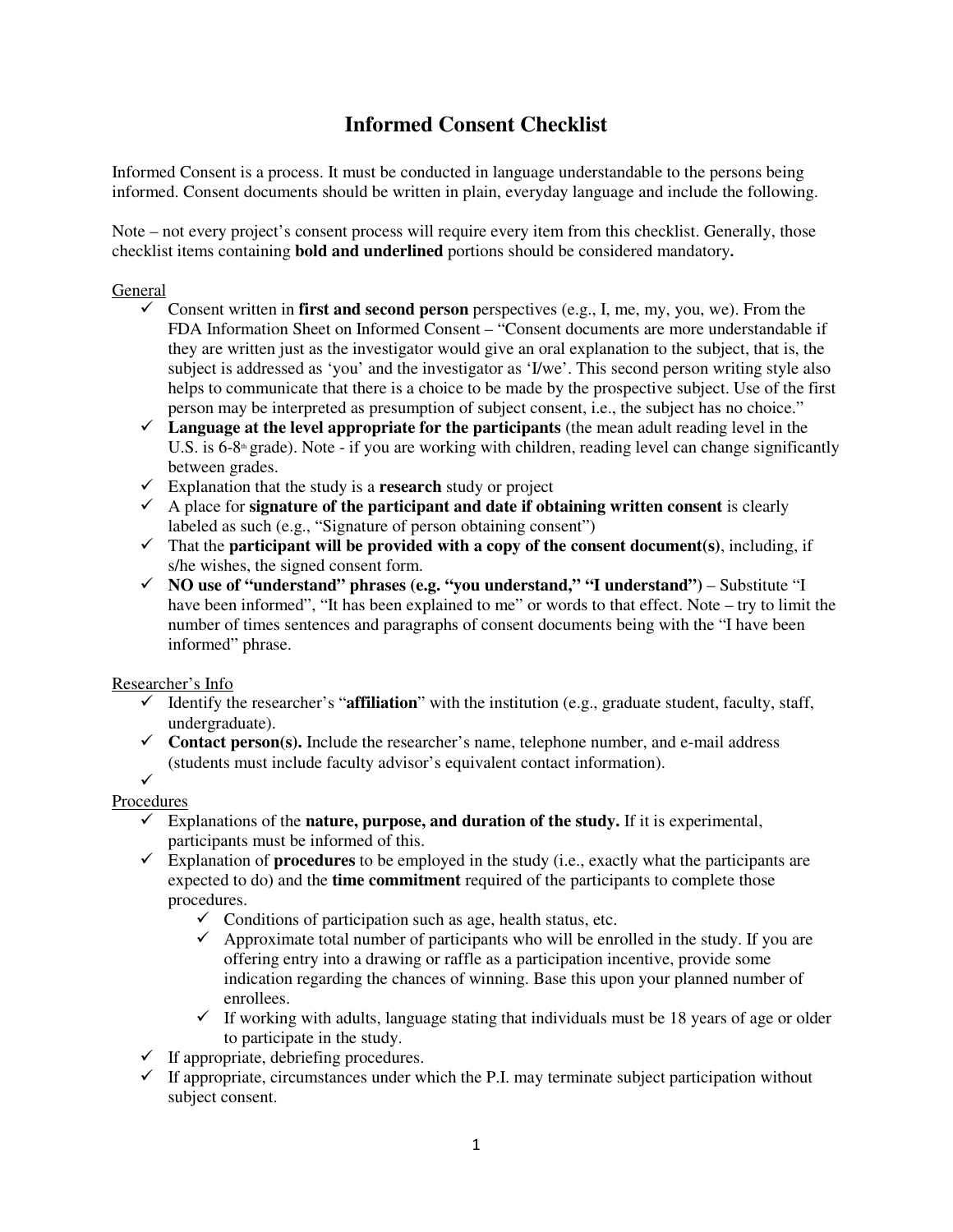#### Risks & Benefits

- $\checkmark$  Description of **risks** (hazards, inconveniences, discomforts, stress) the participant may experience, as far asthey are known and how they will be minimized. Alternatively, state if the risks are minimal (i.e., no greaterthan those encountered in normal daily life). Also, if appropriate, identify resources that participants can makeuse of to help them deal with emotional distress, etc.
- $\checkmark$  The following statement, if there are possibilities of physical risk: "As in all research, there may be unforeseen risks to you as a participant. If an accidental injury occurs, appropriate emergency measures will be taken."
- $\checkmark$  If appropriate, that any significant new findings affecting risks will be reported to the participant.
- $\checkmark$  No language that would release or appear to release the researcher, the institution or its agents from liability for negligence (no exculpatory language).
- $\checkmark$  **Benefits** of the study in general (scholarly) and benefits to participants as individuals. All studies must have some benefit in order to receive HSRB approval. If participants will not get any direct benefit from their participation, it is appropriate to include language to that effect as well.

#### Voluntary Nature

- That **participation is voluntary** and that the **participant can withdraw** her/his consent or discontinue participation in the research at any time without penalty.
- If appropriate (e.g., subjects are students, members of an organization, etc.), that the decision to participate or not participate will have no impact on grades, class standing, or relationship to the institution in any way.

#### Confidentiality

- $\checkmark$  How **confidentiality** will be maintained and any limits to confidentiality. Any wording that "guarantees"confidentiality or anonymity is not appropriate. Also, if appropriate, indicate any limitations to confidentiality(for example, in situations where participants may be quoted – how quotes will be attributed to them; if excerpts of audio or video recordings will be included as part of presentation of study results – possibility that participants might be identifiable to viewers of the recordings).
- $\checkmark$  If you are using focus groups, remind focus group participants to keep confidential the information discussed during the session(s). This is particularly important when sensitive topics are discussed.
- $\checkmark$  If audio or videotaping is involved, the uses to which the tapes may be put, who will have access to them, how they will be secured and how long they will be retained by the researcher (ultimate disposition).
- $\checkmark$  If you are obtaining consent or participant information (e.g., survey responses, indications of interest in participation) via e-mail, you should inform participants that e-mail is not  $100\%$ secure.

#### **Surveys**

- $\checkmark$  For surveys for which written consent is not obtained (e.g., consent information is provided as a cover sheet/information page with no provision for participant signature), that completion and return of the survey indicates consent to participate.
- $\checkmark$  If you are conducting a web-based survey, remind participants that they should clear the browser cache and page history.
- $\checkmark$  If there is a possibility that your participants could be completing a web-based survey at work, remind them of the possible use of tracking software by their employer.

### **Experimental**

 $\checkmark$  If the study is therapeutically related, disclosure of alternate procedures the subject might choose.